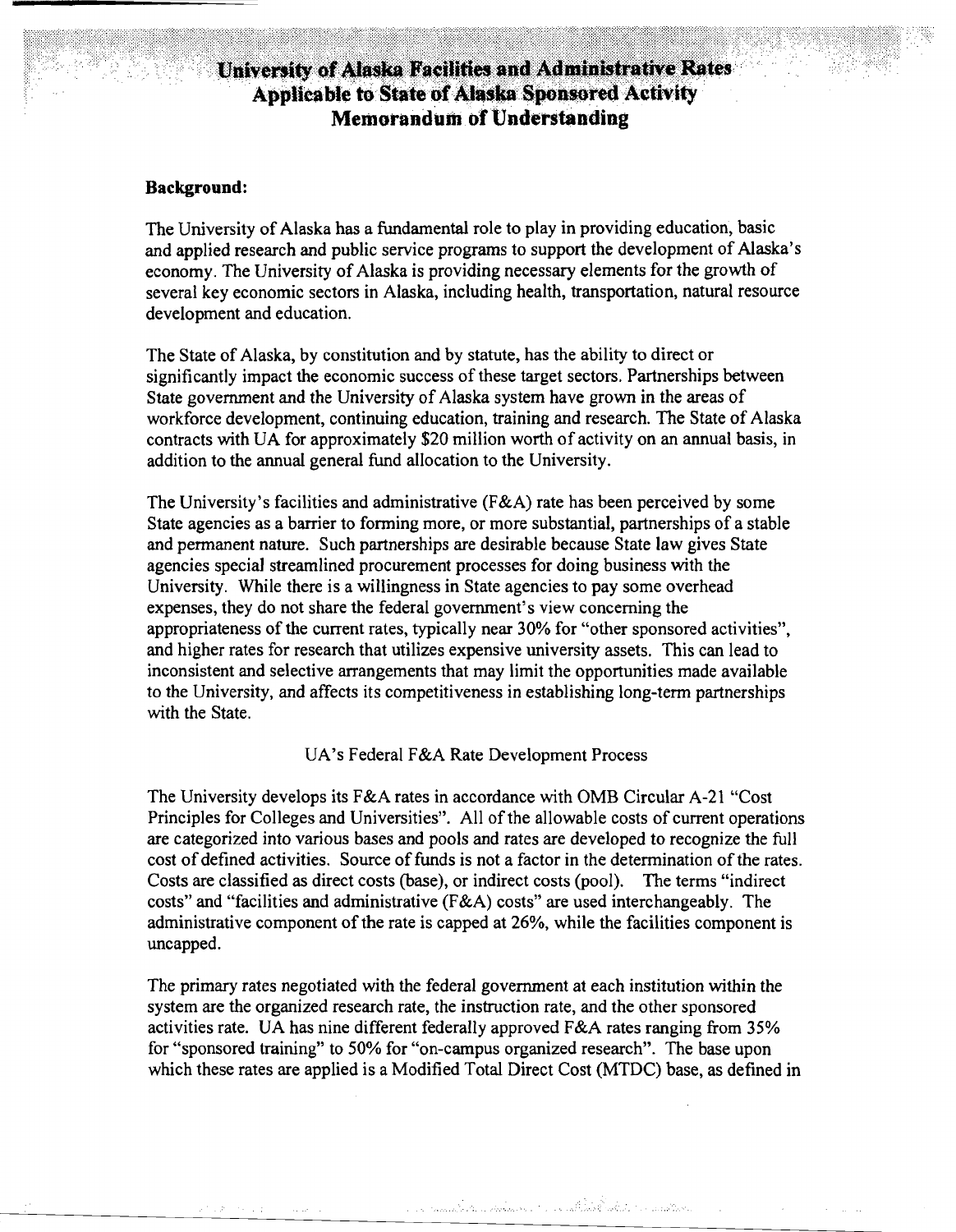### University of Alaska Facilities and Administrative Rates Applicable to State of Alaska Sponsored Activity **Memorandum of Understanding**

Circular A-21, and includes salaries and wages, fringe benefits, materials and supplies, services, travel, and subgrants and subcontracts up to the first \$25,000 of each subgrant or subcontract. Equipment, capital expenditures, charges for patient care and tuition remission, long term space rental costs, scholarships and fellowships, as well as the portion of each subgrant and subcontract in excess of \$25,000 are excluded from MTDC.

Rates are developed based on actual costs for a specific period of time. Base and pool projections are applied to these actual costs to develop rates applicable to future periods. The university currently negotiates rates on a three year predetermined basis. The costing methodology assumes that the full cost of a project includes a facilities and administrative burden. The best way to recover this burden is to assess the cost as each direct dollar is spent, subject to the MTDC limitations.

As described in Circular A-21, the relationship between the federal government and universities is a partnership. The costing model generally assumes that the federal government will share in the full cost of a particular sponsored activity. While most federal projects awarded through a competitive process require some level of matching expenditures to be committed by institutions, the federal government generally pays the full cost (direct and indirect) of the federally funded portion of a project. Certain federal agencies or programs have statutory thresholds on  $F\&A$  cost rates that override negotiated rates. Those programs often fund the core mission of universities (instruction and financial aid), or relate to activities included in the original land grant function of universities (cooperative extension).

#### **Agreement:**

.<br>2007 - Antonio III, mareka

The University recognizes that the State is partially funding facilities and administrative costs through the annual general fund appropriation. The University and State would like to promote partnerships with each other. The University and State also wish to simplify and standardize the award process.

For awards that the State of Alaska makes to the University, for which a state agency controls the award decision, the following F&A rates apply:

A) Instruction, Training and Other Sponsored Activity funded by the State:

Effective for new agreements, the State F&A cost rate will be 12% for Statesponsored awards applied to the MTDC base specified in A-21.

B) State Sponsored Research

Effective for new agreements, the State F&A cost rate will be 25% for Statesponsored research awards, applied to the MTDC base specified in A-21.